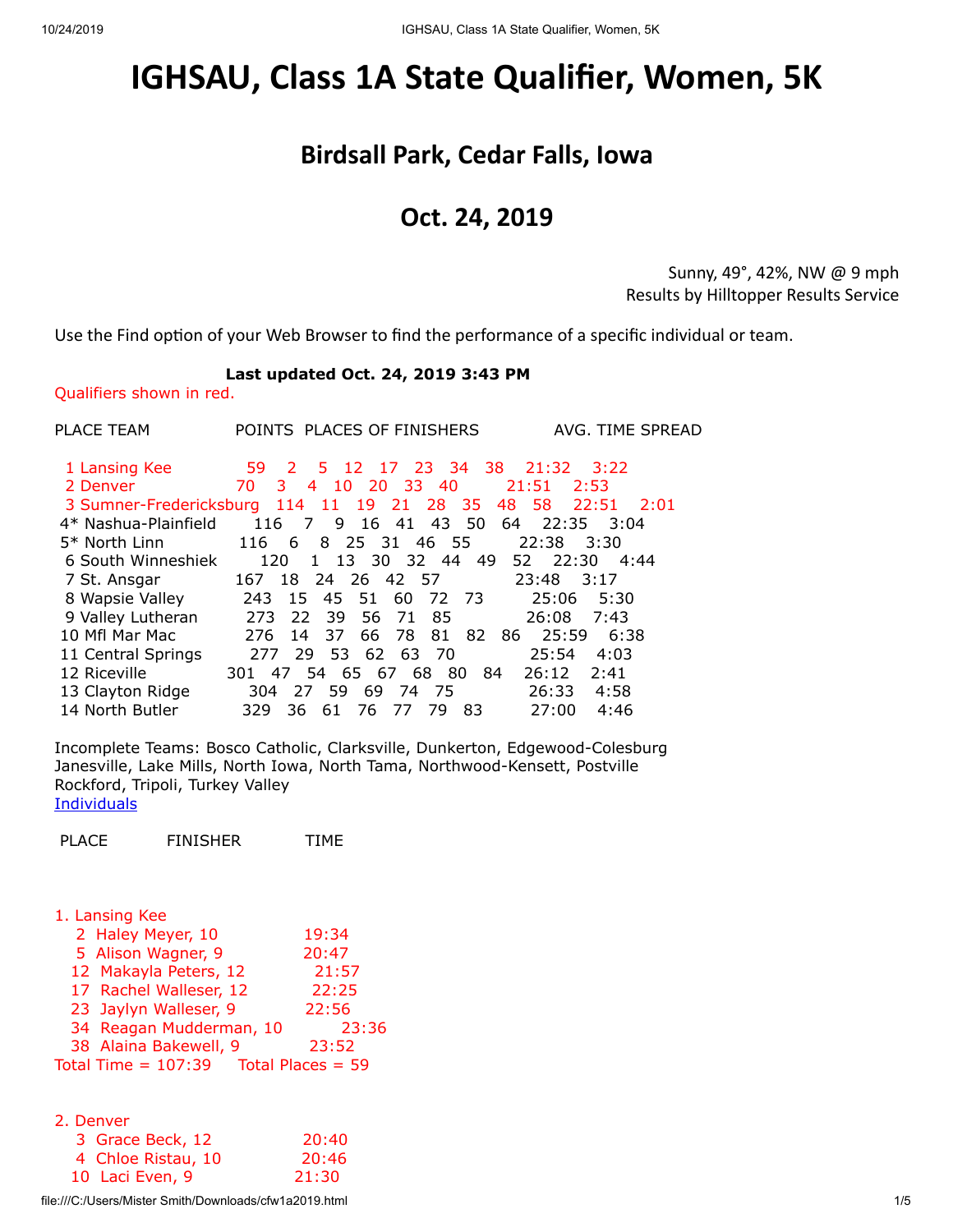| 20 Emily Herbst, 11   | 22:45               |
|-----------------------|---------------------|
| 33 Lexi Lyons, 12     | 23:33               |
| 40 Leah Ristau, 12    | 23:55               |
| Total Time = $109:14$ | Total Places $= 70$ |
|                       |                     |

3. Sumner-Fredericksburg

| 11 Lily Mayo, 9<br>19 Erin Peterson, 10<br>21 Molly Niewoehner, 11<br>28 Lillian Sassmann, 10<br>35 Karee Schult, 11<br>48 Tiffany Beyer, 12<br>58 Kelli Dillon, 9<br>Total Time = $114:11$                     | 21:39<br>22:40<br>22:53<br>23:19<br>23:40<br>24:33<br>25:59<br>Total Places = $114$ |
|-----------------------------------------------------------------------------------------------------------------------------------------------------------------------------------------------------------------|-------------------------------------------------------------------------------------|
| 4*. Nashua-Plainfield<br>7 Chloe Matthews, 11<br>9 Jennah Carpenter, 10<br>16 Aubrey Eick, 11<br>41 Ryan Reams, 9<br>43 Faith Carpenter, 12<br>50 Greta Glaser, 12<br>64 Kara Levi, 10<br>Total Time = $112:52$ | 21:03<br>21:26<br>22:14<br>24:02<br>24:07<br>24:43<br>26:47<br>Total Places = $116$ |
| 5*. North Linn<br>6 Hannah Bridgewater, 12<br>8 Tessa Helms, 11<br>25 Kyla Bildstein, 10<br>31 Kaitlyn Sommerfelt, 11<br>46 Emilie Hass, 11<br>55 Lizzie Kilburg, 9<br>Total Time = $113:09$                    | 20:55<br>21:14<br>23:12<br>23:24<br>24:24<br>25:32<br>Total Places = $116$          |
| 6. South Winneshiek<br>1 Billie Wagner, 9<br>13 Meghan Hageman, 9<br>30 Emma Houdek, 11<br>32 Ella Willey, 9<br>44 Eryn Sabelka, 10<br>49 Yareli Verona, 9<br>52 Quinn Kruckman, 9<br>Total Time = $112:27$     | 19:28<br>21:57<br>23:23<br>23:27<br>24:12<br>24:35<br>25:21<br>Total Places = $120$ |
| 7. St. Ansgar<br>18 Megan Gooder, 11<br>24 Ella Brown, 11<br>26 Addy Witt, 12<br>42 Kirsten Boerjan, 11<br>57 Khari Young, 9<br>Total Time = $118:56$                                                           | 22:38<br>23:04<br>23:16<br>24:03<br>25:55<br>Total Places = $167$                   |
| 8. Wapsie Valley<br>15 Sydnie Martin, 10<br>45 Macey Schmit, 11<br>51 Hailey Eitzenhefer, 10<br>60 Emma Cutsforth, 11<br>72 Hannah Rulapaugh, 12                                                                | 22:11<br>24:18<br>25:17<br>26:04<br>27:40                                           |

 73 Mary Bodensteiner, 10 27:50 Total Time = 125:30 Total Places = 243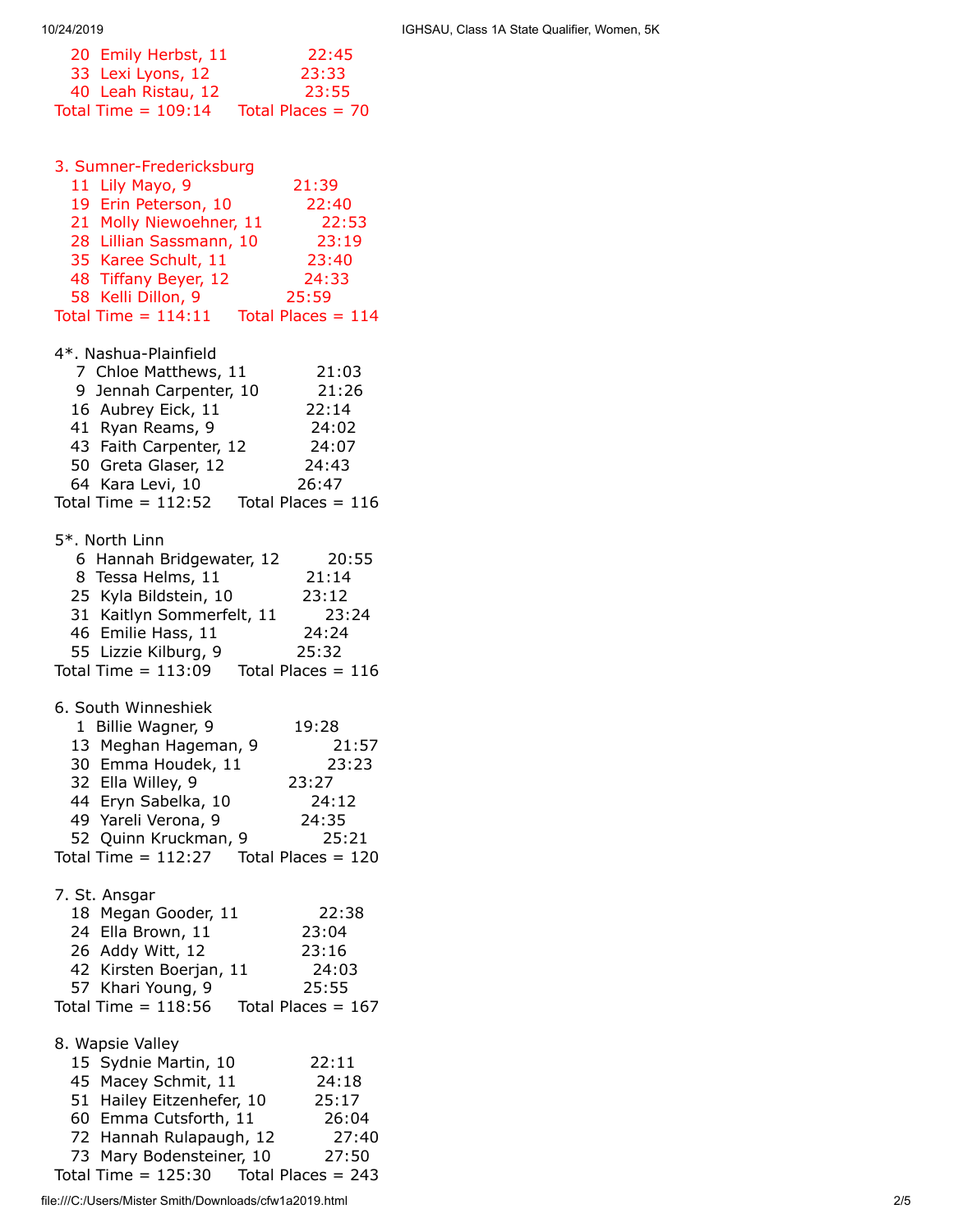| 9. Valley Lutheran<br>22 Lauren Dawson, 12<br>39 Megan Mason, 9<br>56 Alayna Laughridge, 10<br>71 Miriam Kearney, 10 27:29<br>85 Lauren Rindels, 10 30:37<br>Total Time = $130:39$ Total Places = 273                                                            | 22:54<br>23:54<br>25:45                   |              |
|------------------------------------------------------------------------------------------------------------------------------------------------------------------------------------------------------------------------------------------------------------------|-------------------------------------------|--------------|
| 10. Mfl Mar Mac<br>14 Sydney Moser, 10<br>37 Kayleigh White, 12<br>66 Rose Grau, 11<br>78 Isabella Bogdonovich, 10 28:27<br>81 Kayden Gillitzer, 11 28:36<br>82 Jordan Schubert, 12 28:37<br>86 Keri Picha, 12 32:25<br>Total Time = $129:52$ Total Places = 276 | 21:59<br>23:45<br>27:05                   |              |
| 11. Central Springs<br>29 Hannah Lanphere, 11<br>53 Kristina Klemesrud, 12<br>62 Karlie Klemesrud, 10<br>63 Cecelia Hill, 10<br>70 Harley Faught, 12<br>72:25<br>Total Time = $129:30$ Total Places = 277                                                        | 23:22                                     |              |
| 12. Riceville<br>47 O'Malley Fair, 10<br>54 Brynn Hemann, 11<br>65 Ashley Koenigs, 9<br>67 Allie Bigley, 12<br>68 Lauren Hemann, 10<br>80 Morgan Koenigs, 10 28:33<br>84 Alexa Houser, 11 30:33<br>Total Time = $130:58$ Total Places = $301$                    | 24:26<br>25:25<br>26:55<br>27:06<br>27:06 |              |
| 13. Clayton Ridge<br>27 Rebecca Schumann, 10<br>59 Ella Vihanto, 12<br>69 Grace Meier, 12<br>74 Abby Gaul, 11<br>75 Emily Schaefers, 12 28:16<br>Total Time = $132:45$ Total Places = $304$                                                                      | 26:04<br>27:08<br>27:59                   | 23:18        |
| 14. North Butler<br>36 Mady Klingenborg, 12<br>61 Breanne VanGenderen, 10<br>76 Ann Shafer, 9<br>77 Kerryn Weipert, 9<br>79 Kristianna Bright, 12<br>83 Taylor Wiegmann, 10 30:28<br>Total Time = $135:00$ Total Places = 329<br><b>TEAM</b>                     | 23:43<br>28:19<br>28:22<br>28:29          | 26:07        |
| PLACE SCORE FINISHER                                                                                                                                                                                                                                             |                                           | TIME<br>TEAM |

```
Top
```
1 1 Billie Wagner, 9 19:28 South Winneshiek<br>
2 2 Haley Meyer, 10 19:34 Lansing Kee 2 Haley Meyer, 10 19:34 Lansing Kee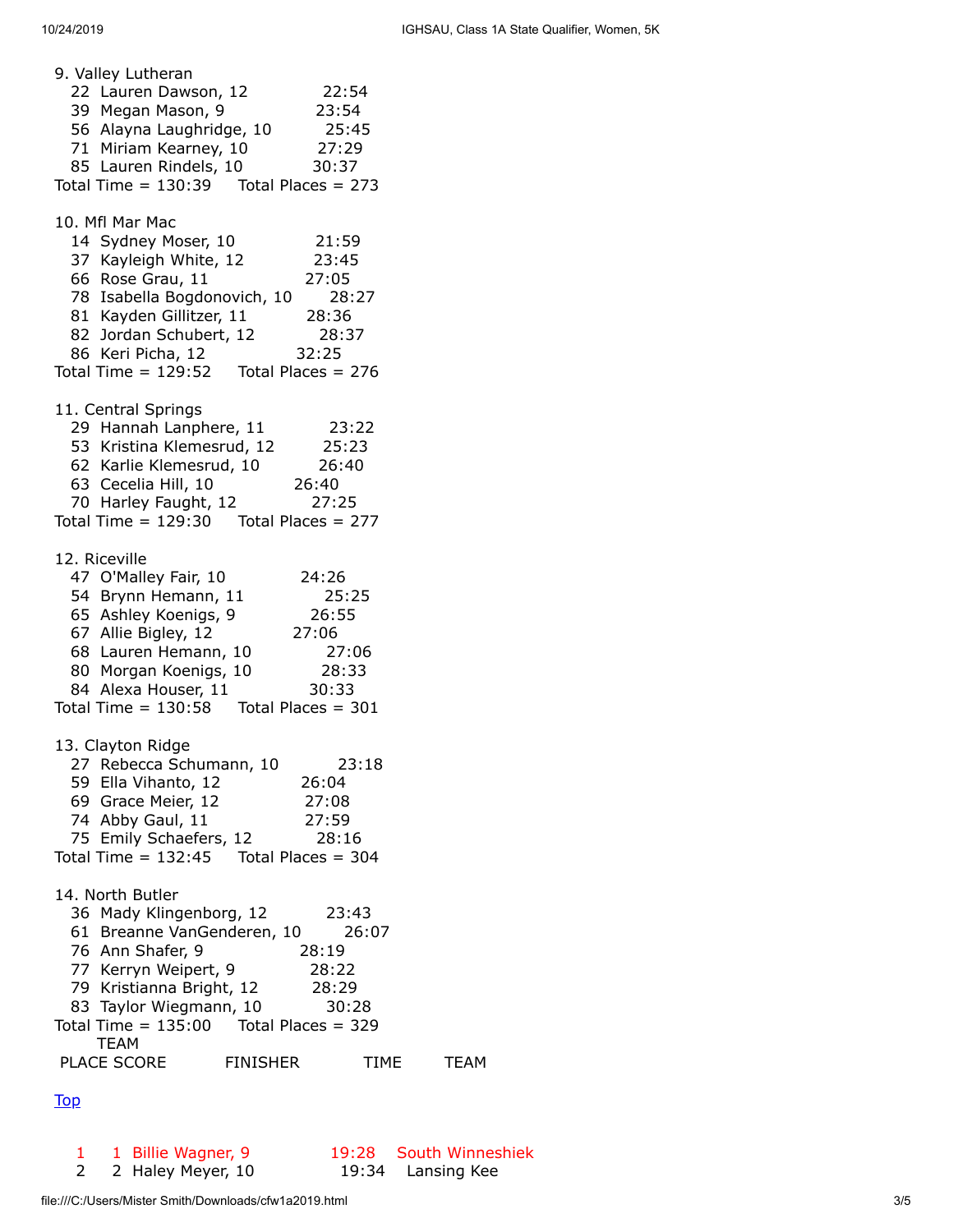10/24/2019 IGHSAU, Class 1A State Qualifier, Women, 5K

| 3  | Jalyssa Blazek, 10           | 19:39<br><b>Turkey Va</b>    |
|----|------------------------------|------------------------------|
| 4  | 3 Grace Beck, 12             | 20:40<br>Denver              |
| 5  | 4 Chloe Ristau, 10           | 20:46<br>Denver              |
| 6  | 5 Alison Wagner, 9           | Lansing k<br>20:47           |
| 7  | 6 Hannah Bridgewater, 12     | 20:55<br>North               |
| 8  | 7 Chloe Matthews, 11         | 21:03<br><b>Nashua</b>       |
| 9  | 8<br>Tessa Helms, 11         | 21:14<br>North Lin           |
| 10 | Paige Feldmann, 11           | 21:22<br>Janesvil            |
| 11 | Kori Wedeking, 12            | 21:23<br>Clarksvil           |
| 12 | 9 Jennah Carpenter, 10       | 21:26<br><b>Nashua</b>       |
| 13 | 10 Laci Even, 9              | 21:30<br>Denver              |
| 14 |                              | Sumner-F<br>21:39            |
| 15 | 11 Lily Mayo, 9              |                              |
|    | Jaycie Bryne, 11             | 21:44<br><b>Turkey Va</b>    |
| 16 | Jules Breakenridge, 10       | 21:56<br>North T             |
| 17 | 12 Makayla Peters, 12        | 21:57<br>Lansing             |
| 18 | 13 Meghan Hageman, 9         | 21:57<br>Sout                |
| 19 | 14 Sydney Moser, 10          | 21:59<br>Mfl Mar             |
| 20 | 15 Sydnie Martin, 10         | 22:11<br>Wapsie              |
| 21 | Cambree Kruse, 10            | 22:12<br>Turkey              |
| 22 | 16 Aubrey Eick, 11           | 22:14<br>Nashua-             |
| 23 | 17 Rachel Walleser, 12       | 22:25<br>Lansing             |
| 24 | Grace Lidgett, 9             | 22:31<br>North Tam           |
| 25 | 18 Megan Gooder, 11          | 22:38<br>St. Ans             |
| 26 | 19 Erin Peterson, 10         | 22:40<br>Sumner-             |
| 27 | 20 Emily Herbst, 11          | 22:45<br>Denver              |
| 28 | 21 Molly Niewoehner, 11      | 22:53<br>Sumne               |
| 29 | 22 Lauren Dawson, 12         | 22:54<br>Valley              |
| 30 | 23<br>Jaylyn Walleser, 9     | 22:56<br>Lansing             |
| 31 | 24 Ella Brown, 11            | 23:04<br>St. Ansga           |
| 32 | 25 Kyla Bildstein, 10        | 23:12<br>North Lir           |
| 33 | 26 Addy Witt, 12             | 23:16<br>St. Ansga           |
| 34 | 27 Rebecca Schumann, 10      | 23:18<br>Clay                |
|    |                              |                              |
| 35 | 28<br>Lillian Sassmann, 10   | 23:19<br>Sumne               |
| 36 | 29 Hannah Lanphere, 11       | 23:22<br>Centr               |
| 37 | 30 Emma Houdek, 11           | 23:23<br>South               |
| 38 | 31 Kaitlyn Sommerfelt, 11    | 23:24<br>North               |
| 39 | 32 Ella Willey, 9            | 23:27 South Win              |
| 40 | 33 Lexi Lyons, 12            | 23:33 Denver                 |
| 41 | 34 Reagan Mudderman, 10      | 23:36<br>Lan                 |
| 42 | 35 Karee Schult, 11          | 23:40<br>Sumner              |
| 43 | 36 Mady Klingenborg, 12      | 23:43<br>North               |
| 44 | 37 Kayleigh White, 12        | Mfl Mar<br>23:45             |
| 45 | Olivia Ketter, 9             | 23:45 North Tama             |
| 46 | 38 Alaina Bakewell, 9        | 23:52<br>Lansing             |
| 47 | 39 Megan Mason, 9            | 23:54<br>Valley I            |
| 48 | 40 Leah Ristau, 12           | 23:55<br>Denver              |
| 49 | 41 Ryan Reams, 9             | 24:02<br>Nashua              |
| 50 | 42 Kirsten Boerjan, 11       | St. Ans<br>24:03             |
| 51 | 43 Faith Carpenter, 12       | 24:07<br>Nashua              |
| 52 | 44 Eryn Sabelka, 10          | 24:12<br>South V             |
| 53 | 45 Macey Schmit, 11          | 24:18<br>Wapsie              |
| 54 |                              |                              |
|    | 46 Emilie Hass, 11           | 24:24<br>North Lir           |
| 55 | 47 O'Malley Fair, 10         | 24:26<br>Riceville           |
| 56 | Bethany Christians, 11       | 24:28<br>Dunker              |
| 57 | 48 Tiffany Beyer, 12         | 24:33<br>Sumner-             |
| 58 | 49 Yareli Verona, 9          | 24:35<br>South Wi            |
| 59 | 50 Greta Glaser, 12          | 24:43<br>Nashua-             |
| 60 | Samantha Davis, 12           | 24:49<br>North I             |
| 61 | Danessa Bruner, 12           | 25:04<br>North Io            |
| 62 | Lily Aulwes, 12              | 25:15<br>Edgewood            |
| 62 | $F1$ Hailey Fitzenhofor $10$ | つに・1つ<br>M <sub>2</sub> ncio |

39 Turkey Valley Denver 47 Lansing Kee 20:55 North Linn 1:03 Nashua-Plainfield 14 North Linn 1:22 Janesville :23 Clarksville 1:26 Nashua-Plainfield **9 Sumner-Fredericksburg** 44 Turkey Valley 1:56 North Tama 1:57 Lansing Kee 21:57 South Winneshiek 1:59 Mfl Mar Mac 2:11 Wapsie Valley 2:12 Turkey Valley :14 Nashua-Plainfield 2:25 Lansing Kee 31 North Tama 2:38 St. Ansgar :40 Sumner-Fredericksburg 22:53 Sumner-Fredericksburg 22:54 Valley Lutheran :56 Lansing Kee 04 St. Ansgar 12 North Linn 16 St. Ansgar 23:18 Clayton Ridge 3:19 Sumner-Fredericksburg 23:22 Central Springs 23:23 South Winneshiek 23:24 North Linn 7 South Winneshiek 23:36 Lansing Kee :40 Sumner-Fredericksburg 23:43 North Butler 3:45 Mfl Mar Mac 5 North Tama  $8:52$  Lansing Kee 3:54 Valley Lutheran Denver 4:02 Nashua-Plainfield 4:03 St. Ansgar 4:07 Nashua-Plainfield 4:12 South Winneshiek 4:18 Wapsie Valley 24 North Linn 26 Riceville 4:28 Dunkerton :33 Sumner-Fredericksburg 35 South Winneshiek :43 Nashua-Plainfield 4:49 North Iowa 5:04 North Iowa 5 Edgewood-Colesburg

63 51 Hailey Eitzenhefer, 10 25:17 Wapsie Valley